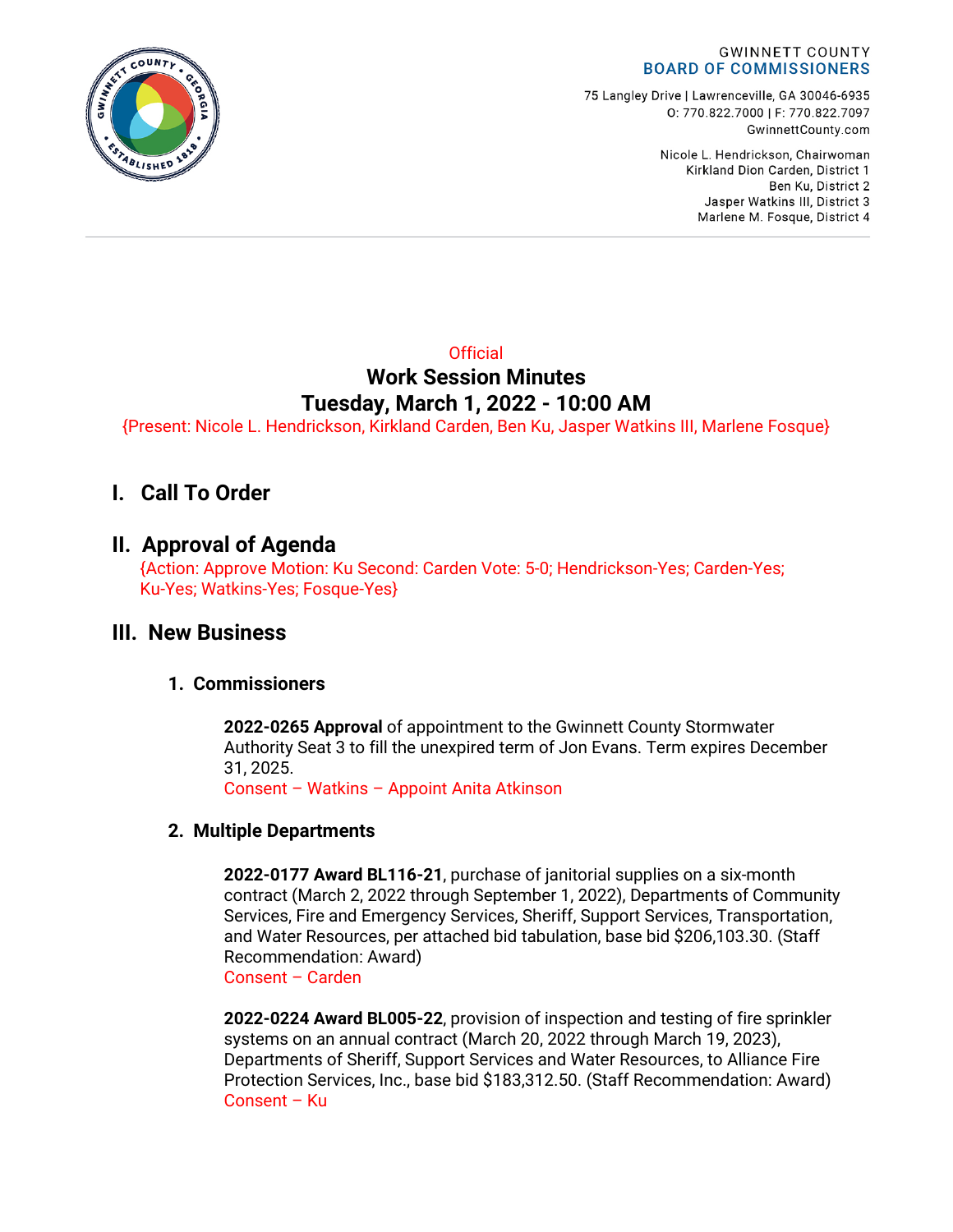## **III. New Business**

### **2. Multiple Departments**

**2022-0220 Approval** to renew BL017-20, installation, inspection, maintenance, and repair of doors and windows on an annual contract (April 19, 2022 through April 18, 2023), Departments of Fire and Emergency Services, Support Services and Water Resources, with Top Notch Dock & Door, LLC, base bid \$254,247.00. (Staff Recommendation: Approval) Consent – Fosque

**2022-0233 Approval** to renew BL031-18, epoxy floor replacement on an annual contract (April 16, 2022 through April 15, 2023), Departments of Community Services and Fire and Emergency Services, with Concierge Business Solutions, Inc., dba Concrete Design and Repair, base bid \$217,500.00. (Staff Recommendation: Approval) Consent – Fosque

### **3. Community Services/Tina Fleming**

**2022-0244 Award BL101-21**, provision of vote by mail ballot processing services on an annual contract (March 2, 2022 through March 1, 2023), to Fort Orange Press, Inc., base bid \$1,002,500.00. (Staff Recommendation: Award) Consent – Fosque

**2022-0238 Approval** to renew RP007-19, demand professional services for parks and recreation on an annual contract (May 21, 2022 through May 20, 2023), with Breedlove Land Planning, Inc.; CHA Consulting, Inc.; Clark Patterson Engineers, Surveyor and Architects, P.C.; Foresite Group, LLC; Kimley-Horn and Associates, Inc.; Lose & Associates, Inc. dba Lose Design; Pond & Company, Inc.; and the Collaborative, Inc., base amount \$1,490,000.00 (negotiated cost savings of approximately \$16,050.00). This contract is funded 65% by the 2017 SPLOST Program. (Staff Recommendation: Approval) Consent – Fosque

### **4. Financial Services/Buffy Alexzulian**

**2022-0221 Approval** of tax digest corrections, including changes to the digest, additions, deletions, and errors discovered during the billing and collection process of the Tax Assessors and Tax Commissioner's Office. Adjustments amount to an increase of assessed value in the amount of \$30,654,630.00, a decrease in assessed value of \$3,295,280.00 for a net increase of \$27,359,350.00 for tax years 2014 through 2021. (Staff Recommendation: Approval) (Board of Assessors Approved on February 2, 2022, Vote 5-0) Consent – Fosque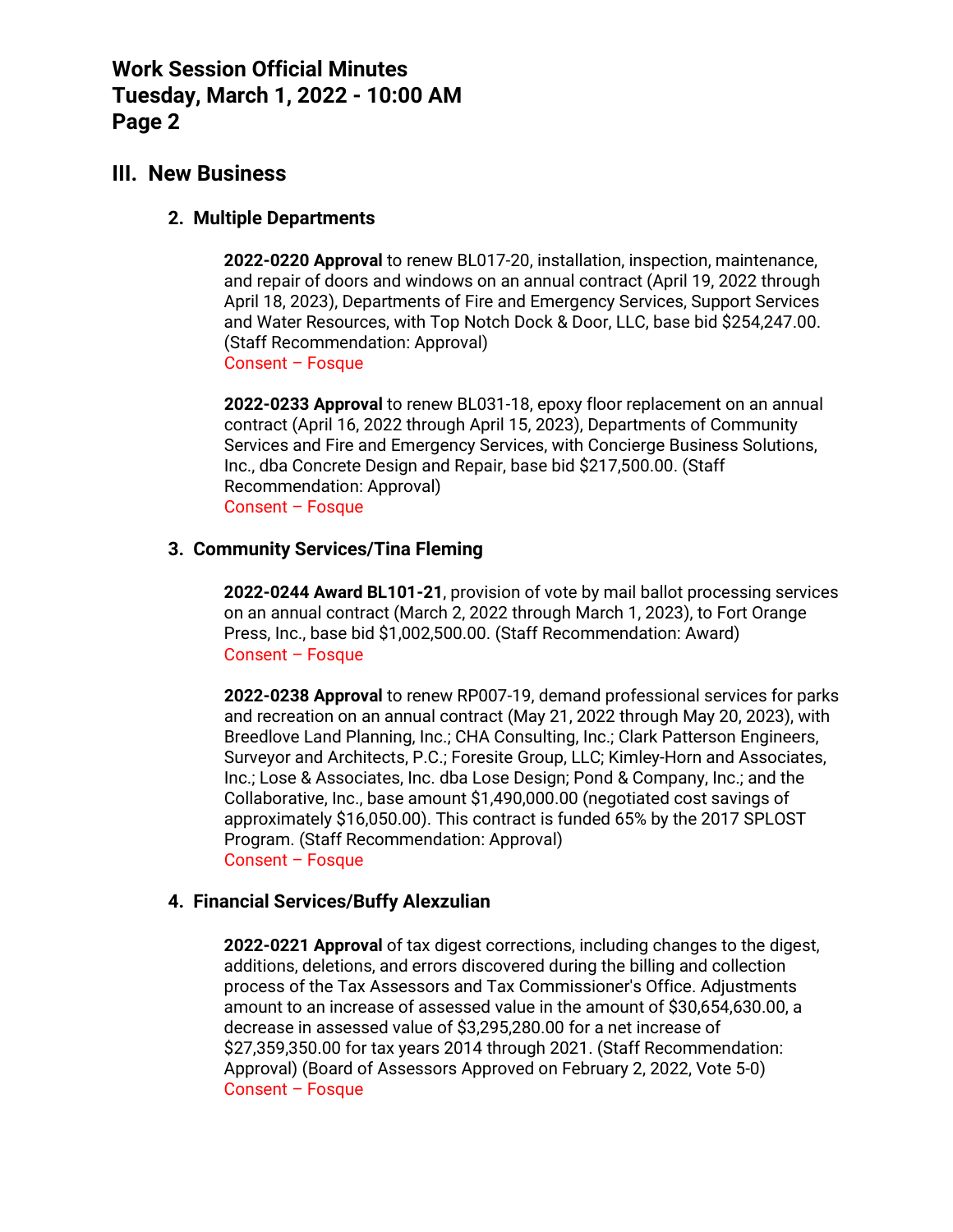## **III. New Business**

#### **4. Financial Services/Buffy Alexzulian**

**2022-0258 Approval/authorization** for the Chairwoman to execute a Resolution at the request of the Gwinnett County Board of Education agreeing to and acknowledging the requirement for a levy of an annual school property tax to provide funds for the repayment of principal and interest on the Gwinnett County School District General Obligation Sales Tax Bonds, Series 2022A and Series 2022B. Subject to approval as to form by the Law Department. Consent – Fosque

#### **5. Fire Services/Russell S. Knick**

**2022-0223 Approval** to renew BL108-19, purchase of medical supplies on an annual contract (April 22, 2022 through April 21, 2023), with Bound Tree Medical, LLC; Guardian EMS Products; Henry Schein, Inc.; Life-Assist, Inc.; Medline Industries, Inc.; Nashville Medical & EMS Products, Inc.; Quadmed, Inc.; and SZY Holdings, LLC dba Ever Ready First Aid, Inc., base bid \$225,000.00 (negotiated cost savings of approximately \$4,690.00). (Staff Recommendation: Approval) Consent – Fosque

#### **6. Information Technology Services/Dorothy Parks**

**2022-0236 Approval** to renew OS128, countywide wireless voice and data services on an annual contract (April 1, 2022 through March 31, 2023), with AT&T Mobility and Verizon Wireless, using a competitively procured State of Georgia contract, base amount \$2,507,224.00. (Staff Recommendation: Approval) Consent – Ku

**2022-0235 Ratification** of the emergency purchase of Tenable.io Vulnerability Management subscription, with CDW Government, LLC, \$149,374.00. (Staff Recommendation: Ratification) Consent – Carden

## **7. Law Department/Michael P. Ludwiczak**

**2022-0215 Approval/authorization** for Declaration of Taking Condemnation proceedings for the property of Venus USA, LLC, and First National Community Bank s/b/m to Heritage First Bank, consisting of 25,373.12 square feet of fee simple right of way, Tax Parcel No. R7152 003, 274 Old Peachtree Road, amount \$407,400.00. Subject to approval as to form by the Law Department. This project is funded by the 2014 SPLOST program. Consent – Watkins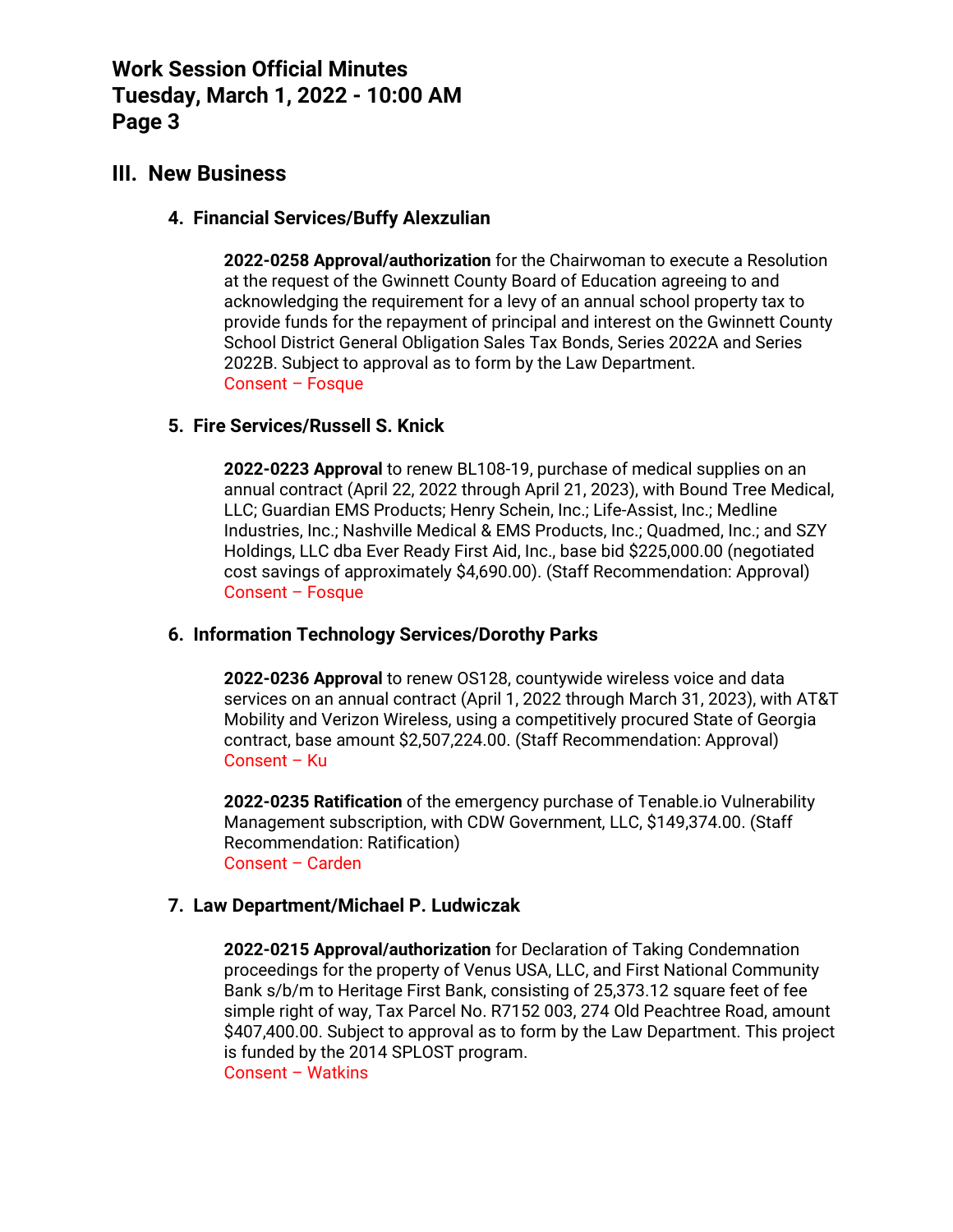# **III. New Business**

## **7. Law Department/Michael P. Ludwiczak**

**2022-0250 Approval/authorization** for Declaration of Taking Condemnation proceedings for the property of Genevieve Breedlove and Edward R. Breedlove consisting of 24,226.00 square feet of permanent utility easement and 28,558.00 square feet of 24-month temporary construction easements, Tax Parcel No. R7289 002A, 521 Level Creek Road, amount \$54,700.00. Subject to approval as to form by the Law Department. This project is funded by the 2020 Water and Sewer Bond.

Consent – Watkins

### **8. Support Services/Angelia Parham**

**2022-0234 Award RP040-21**, construction manager (CM) at risk for the construction of Gwinnett County Records Management and Emergency Management Storage Facility, to Hogan Construction Group, LLC, amount not to exceed \$6,000,000.00, inclusive of the construction services budget, \$15,000.00 for preconstruction services, \$193,342.00 for general conditions, and a 2.25% mark-up fee for profit. Authorization for the delegation of authority to the County Administrator to approve guaranteed maximum price (GMP) authorizations and associated change orders. Contract to follow award. Subject to approval as to form by the Law Department. (Staff Recommendation: Award) Consent – Fosque

## **9. Transportation/Lewis Cooksey**

**2022-0104 Approval** of Change Order No. 2 for RP024-14 Norcross to Lilburn Multi-Use Trail, with Pond & Company increasing the contract by \$65,293.47. The contract amount is adjusted from \$670,789.00 to \$736,082.47. Subject to approval as to form by the Law Department. This project is funded by various grants and the 2017 SPLOST Program. (Staff Recommendation: Approval) Consent – Ku

**2022-0172 Approval** of incorporation of Norris Lake Road into the Gwinnett County Speed Hump Program. Total estimated cost is \$19,941.90. This project is funded by the 2017 SPLOST Program. Subject to the approval as to form by the Law Department. (Staff Recommendation: Approval) Consent – Carden

**2022-0217 Approval** of incorporation of Webb Meadows Drive into the Gwinnett County Speed Hump Program. Total estimated cost is \$13,184.68. This project is funded by the 2017 SPLOST Program. Subject to the approval as to form by the Law Department. (Staff Recommendation: Approval) Consent – Carden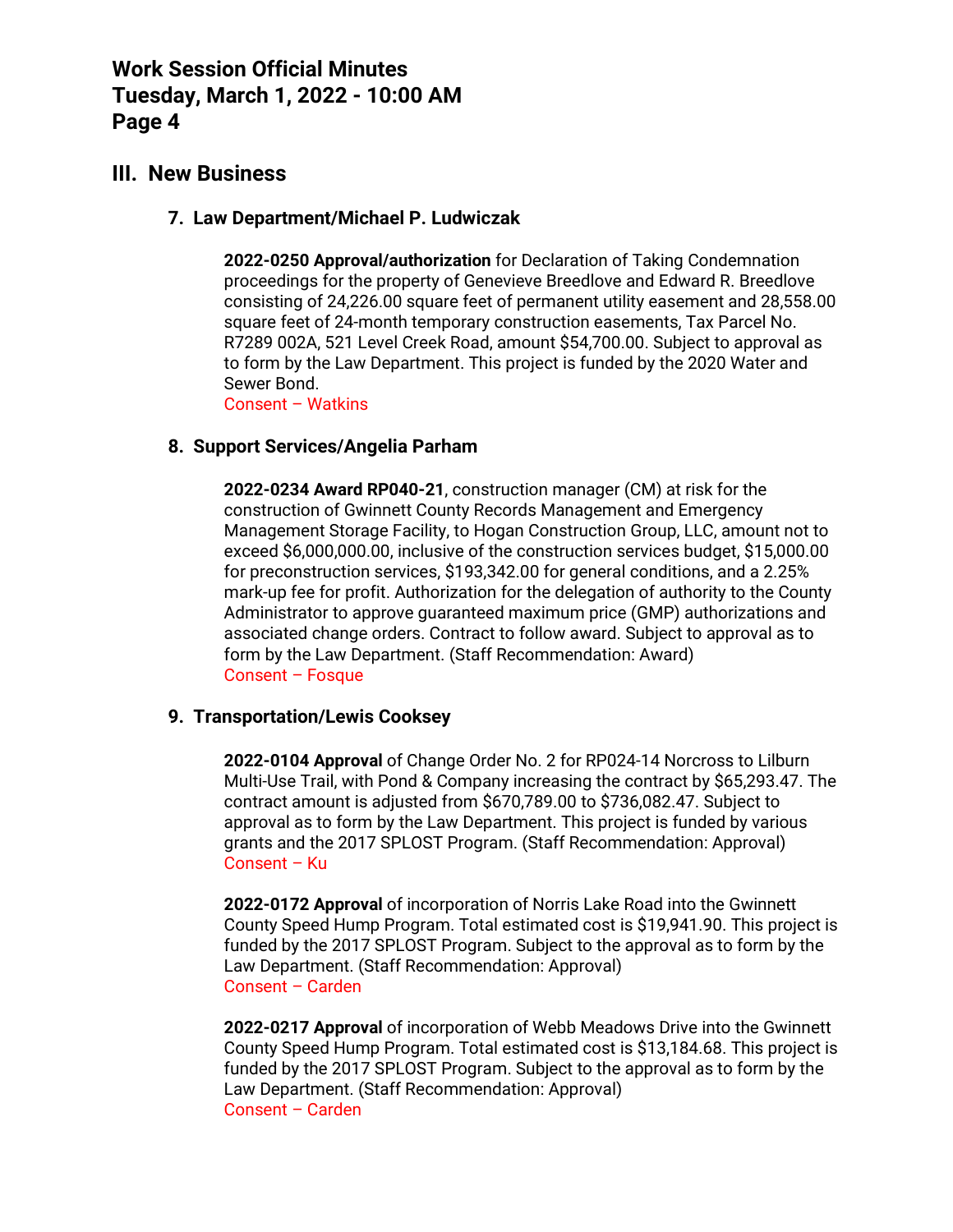## **III. New Business**

#### **9. Transportation/Lewis Cooksey**

**2022-0219 Approval** of incorporation of Joseph Eli Drive into the Gwinnett County Speed Hump Program. Total estimated cost is \$16,453.37. This project is funded by the 2017 SPLOST Program. Subject to approval as to form by the Law Department. (Staff Recommendation: Approval) Consent – Carden

**2022-0222 Approval** of incorporation of Janmar Road (Innsfail Drive to Jay Court) into the Gwinnett County Speed Hump Program. Total estimated cost is \$19,941.90. This project is funded by the 2017 SPLOST Program. Subject to approval as to form by the Law Department. (Staff Recommendation: Approval) Consent – Watkins

**2022-0239 Approval** for the Chairwoman to execute Change Order No. 1 with the City of Lilburn regarding the 2014 City-managed SPLOST project. This change order increases the County's contribution to the 2014 City-managed SPLOST Project from \$799,800.00 to \$856,800.00 and will decrease the County's contribution to the 2014 County-managed Project by \$57,000.00. The City of Lilburn will contribute an additional \$13,370.22 to the City-managed project. There will be no change to the County's overall financial obligation. Subject to approval as to form by the Law Department. (Staff Recommendation: Approval) Consent – Ku

**2022-0240 Approval** for the Chairwoman to execute Change Order No. 1 with the City of Lilburn regarding the 2014 County-managed SPLOST project. This change order decreases the County's contribution to the 2014 County-managed SPLOST project from \$757,000.00 to \$700,000.00 and will decrease City revenue and appropriations by \$13,370.22. An associated change order will increase the County's contribution to the 2014 City-managed project by \$57,000.00. There will be no change to the County's overall financial obligation. Subject to approval as to form by the Law Department. (Staff Recommendation: Approval) Consent – Ku

**2022-0241 Approval** for the Chairwoman to execute Change Order No. 2 with the City of Lilburn regarding the 2017 SPLOST City-managed project. This change order increases the County's contribution to the 2017 SPLOST City-managed project from \$749,250.00 to \$791,249.27. An associated change order will decrease the County's contribution to the 2017 SPLOST County-managed project by \$41,999.27. The City of Lilburn will contribute an additional \$9,851.68 to the City-managed project. There will be no change to the County's overall financial obligation. Subject to approval as to form by the Law Department. (Staff Recommendation: Approval) Consent – Ku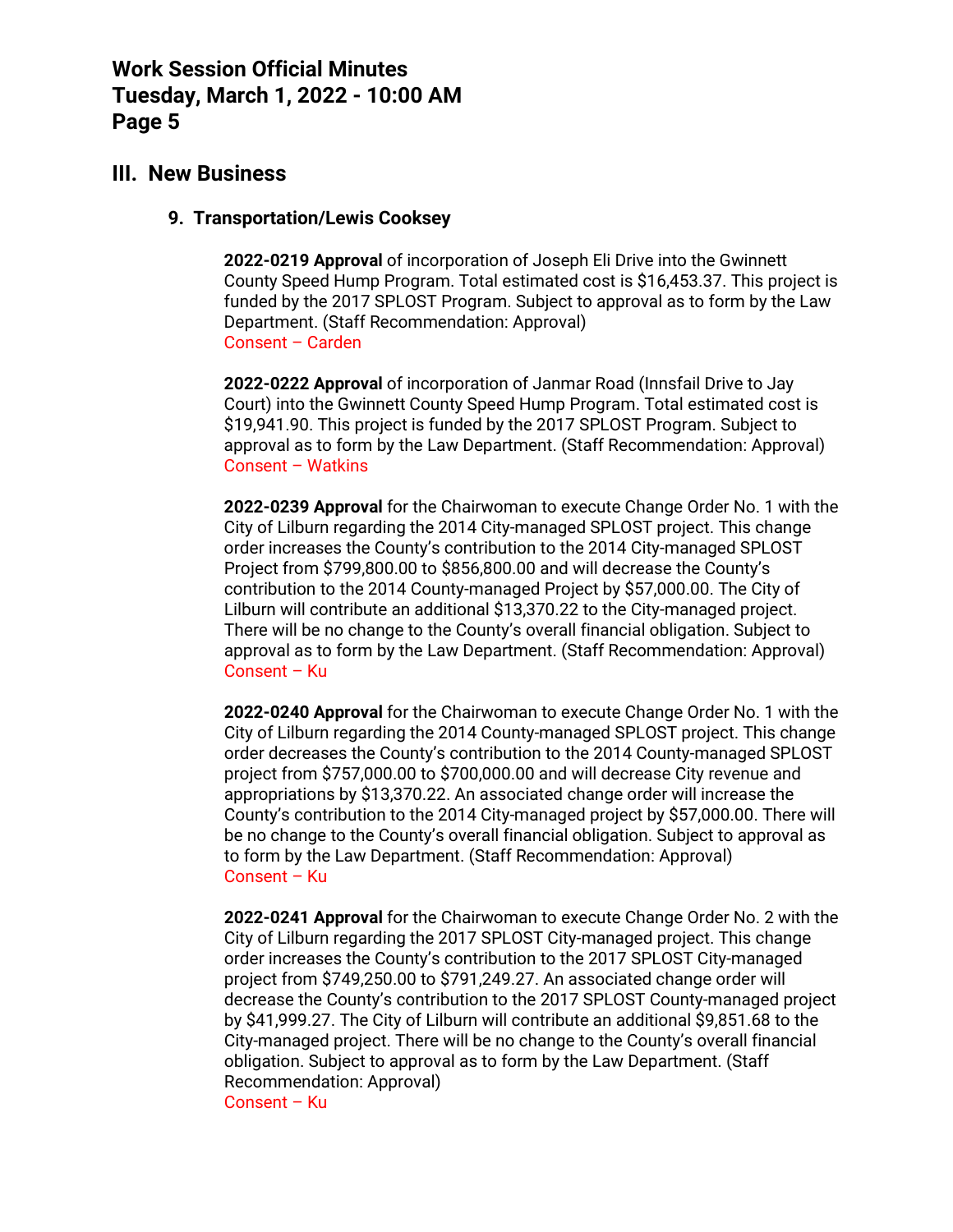# **III. New Business**

## **9. Transportation/Lewis Cooksey**

**2022-0242 Approval** for the Chairwoman to execute Change Order No. 2 with the City of Lilburn regarding the 2017 SPLOST County-managed project. This change order decreases the County's contribution to the 2017 SPLOST County-managed project from \$650,750.00 to \$608,750.73 and will decrease City revenue and appropriations by \$9,851.68. An associated change order will increase the County's contribution to the 2017 SPLOST City-managed project by \$41,999.27. There will be no change to the County's overall financial obligation. Subject to approval as to form by the Law Department. (Staff Recommendation: Approval) Consent – Ku

**2022-0246 Approval** of incorporation of Ashford Manor subdivision into the Gwinnett County Streetlighting Program. The estimated installation cost is \$1,870.00 and the estimated annual revenue and operating cost is \$612.00 for the addition of these streetlights. The installation of these streetlights is funded by the 2017 Special Purpose Local Option Sales Tax (SPLOST) Program. Subject to the approval as to form by the Law Department. (Staff Recommendation: Approval)

Consent – Ku

#### **10. Water Resources/Tyler Richards**

**2022-0214 Award BL003-22**, Level Creek interceptor upgrades project, to Reynolds Construction of Georgia, LLC, amount not to exceed \$3,493,396.00. Contract to follow award. Subject to approval as to form by the Law Department. (Staff Recommendation: Award) (Water and Sewerage Authority Approved on February 7, 2022, Vote 5-0.) Discussion – Watkins

**2022-0237 Award BL002-22**, emergency repair services for water and sewer mains on an annual contract (March 3, 2022 through March 2, 2023), to JDS, Inc., base bid \$450,000.00 (this represents a 5% decrease from the previous contract). Contract to follow award. Subject to approval as to form by the Law Department. (Staff Recommendation: Award) Consent – Carden

**2022-0216 Approval** to renew BL015-20, utility easement maintenance program on an annual contract (May 19, 2022 through May 18, 2023), with Premier Tree & Shrub Care, LLC, base bid \$1,500,000.00. (Staff Recommendation: Approval) (Water and Sewerage Authority Approved on February 07, 2022, Vote 5-0.) Consent – Ku